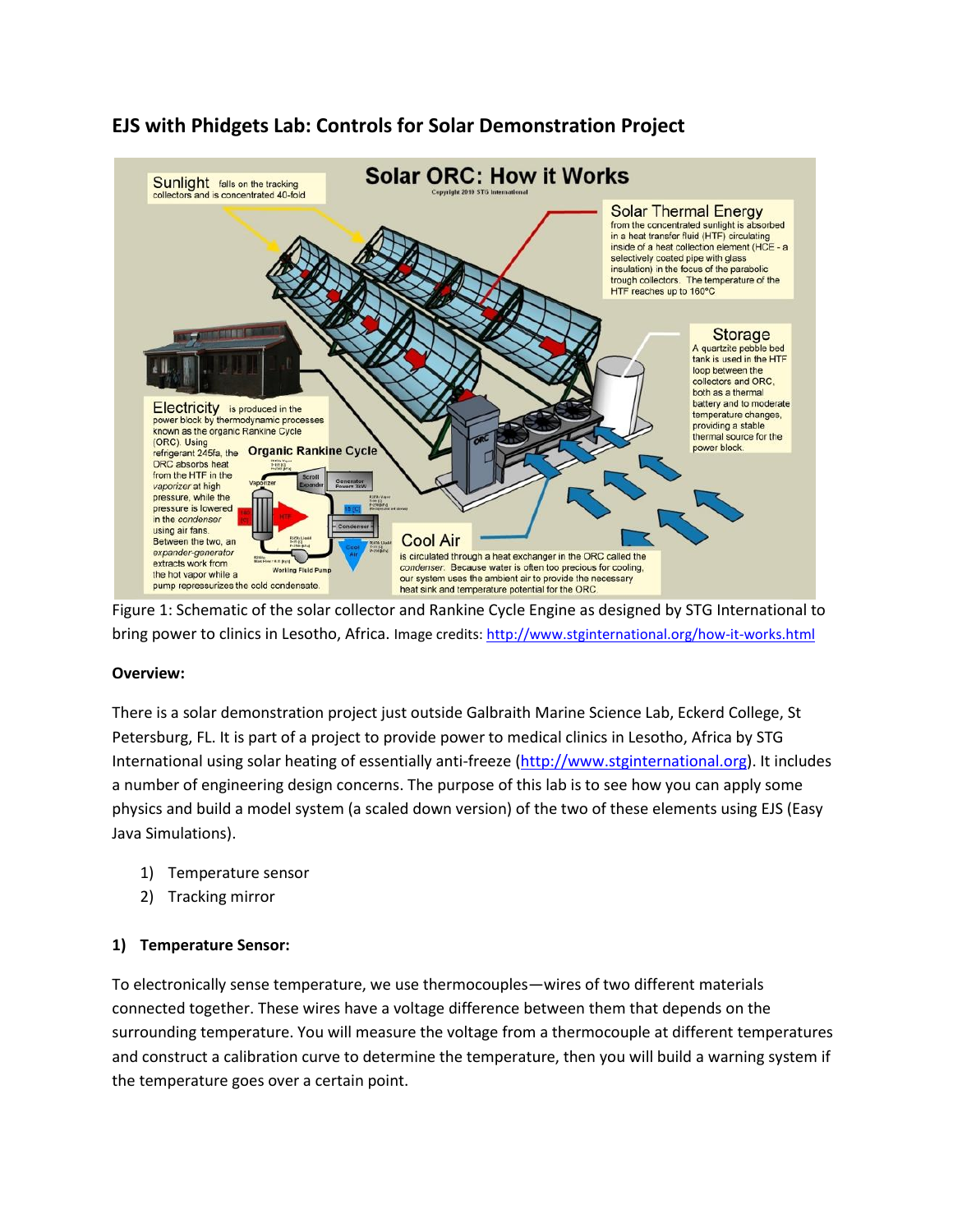# **2) Tracking Mirror:**

The parabolic mirrors need to follow the sun so they are on a mount that can rotate. You will measure the period of a rotating object and set up a motor to track the rotation. The motors we will use are "servo motors" that are designed to move to a given angle given a specific input voltage (or voltage pulse).

*If you haven't used Easy Java Simulations before, please use the following tutorials and worksheets before moving to the individual tasks.*

# **Easy Java Simulations:**

You have been using simulations written using Easy Java Simulations (EJS). Now you are going to edit one that will talk to your thermocouple or motor (Phidget). Start with the Tutorial found at

[http://www.compadre.org/OSP/tutorials/EJS\\_Tutorial/](http://www.compadre.org/OSP/tutorials/EJS_Tutorial/)

and start at **4. Modifying a Simulation**. Watch through the "view" section to get a sense of what an EJS simulation looks like.

Next, read through the sheet on **EJS** instructions and answer the two Quick Checks:

Quick Check 1:

Quick Check 2: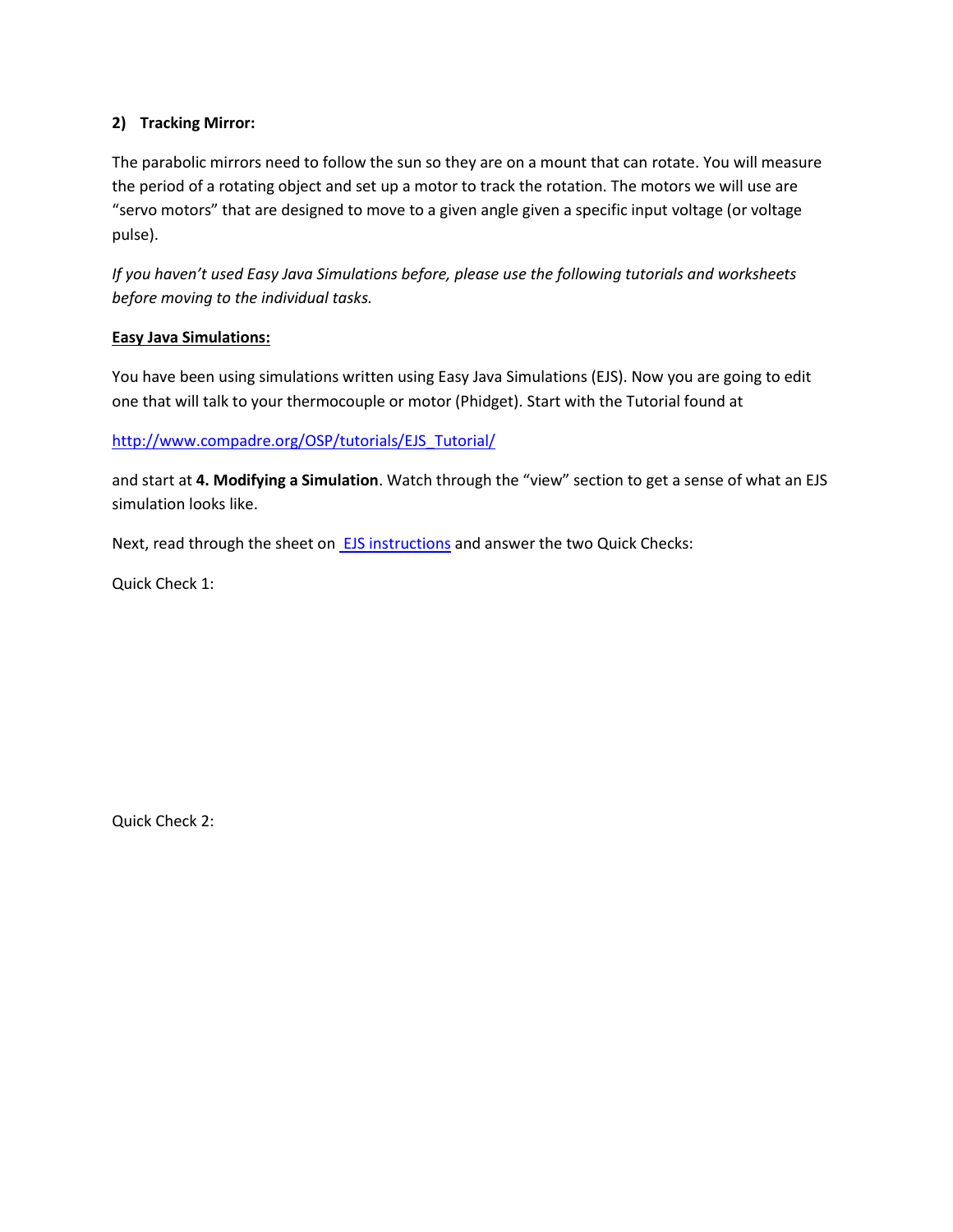#### **Temperature Sensor:**

**Task 1:** Connect your Thermocouple to one of the Channels on the Sensor Board (white to G and red to the number to the left). What number did you choose?

Start EJS and open the file: PhidgetTemperatureExample. Click to the Modeland go to the Elements page.



What happens when you push the "TooHot" checkbox?

**Task 2:** From the Evolution page, modify the equation that displays the temperature in Fahrenheit (temperatureF) so that it displays the correct value.

Briefly explain what you did:

**Task 3:** Put in a warning control that flashes the "TooHot" warning when the temperature gets greater than a set value (you decide the value). Hint: You will need an if statement.

Describe what you did: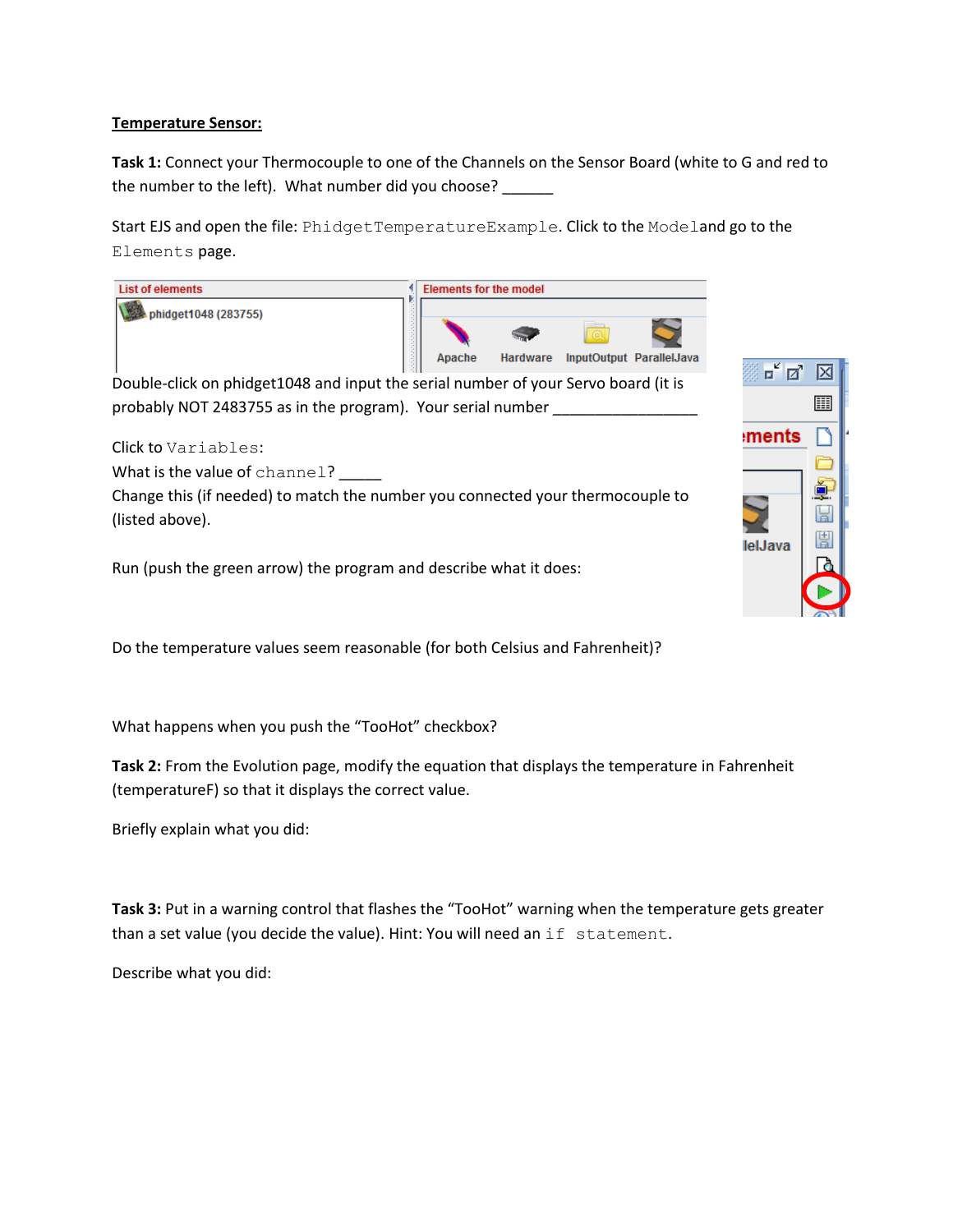#### **Servo Motor:**

You will use the second hand of the clock in the room as the "sun" you need to match.

How many degrees/second does the motor need to move to "follow" the "sun"?

The motor can move through no more than 180o. Decide how far your "mirrors" (if connected to the motor) are going to move each "day" (each minute):

Degrees your motor will move: \_\_\_\_\_\_\_\_\_\_\_\_\_\_

Time your motor will be off (or at the initial position):

**Task 1:** Start EJS and open the file: PhidgetMotorControl. Click to the Modeland go to the Elements page.

| $\circlearrowright$ Variables $\circlearrowright$ Initialization $\circlearrowright$ Evolution $\circlearrowright$ Fixed relations $\circlearrowright$ Custom | $\circledcirc$ Elements                               |
|---------------------------------------------------------------------------------------------------------------------------------------------------------------|-------------------------------------------------------|
| <b>List of elements</b>                                                                                                                                       | <b>Elements for the model</b>                         |
| phidgetAdvancedServo (119937)                                                                                                                                 | InputOutput ParallelJava<br>Apache<br><b>Hardware</b> |

Double-click on AdvancedServo and input the serial number of your Servo board (it is probably NOT 119937 as in the program). Your serial number \_\_\_\_\_\_\_\_\_\_\_\_\_\_\_\_\_\_\_\_\_\_\_\_\_\_\_\_\_\_\_\_\_\_ 羉

Run (push the green arrow) the program and describe what it does:

What does the plot show?

Explore the following parts of the Model:

**Variables:** What Variables does the Model use (list them)?

**Evolution:** What does this page tell the program to do (the Evolution page is executed every second)?

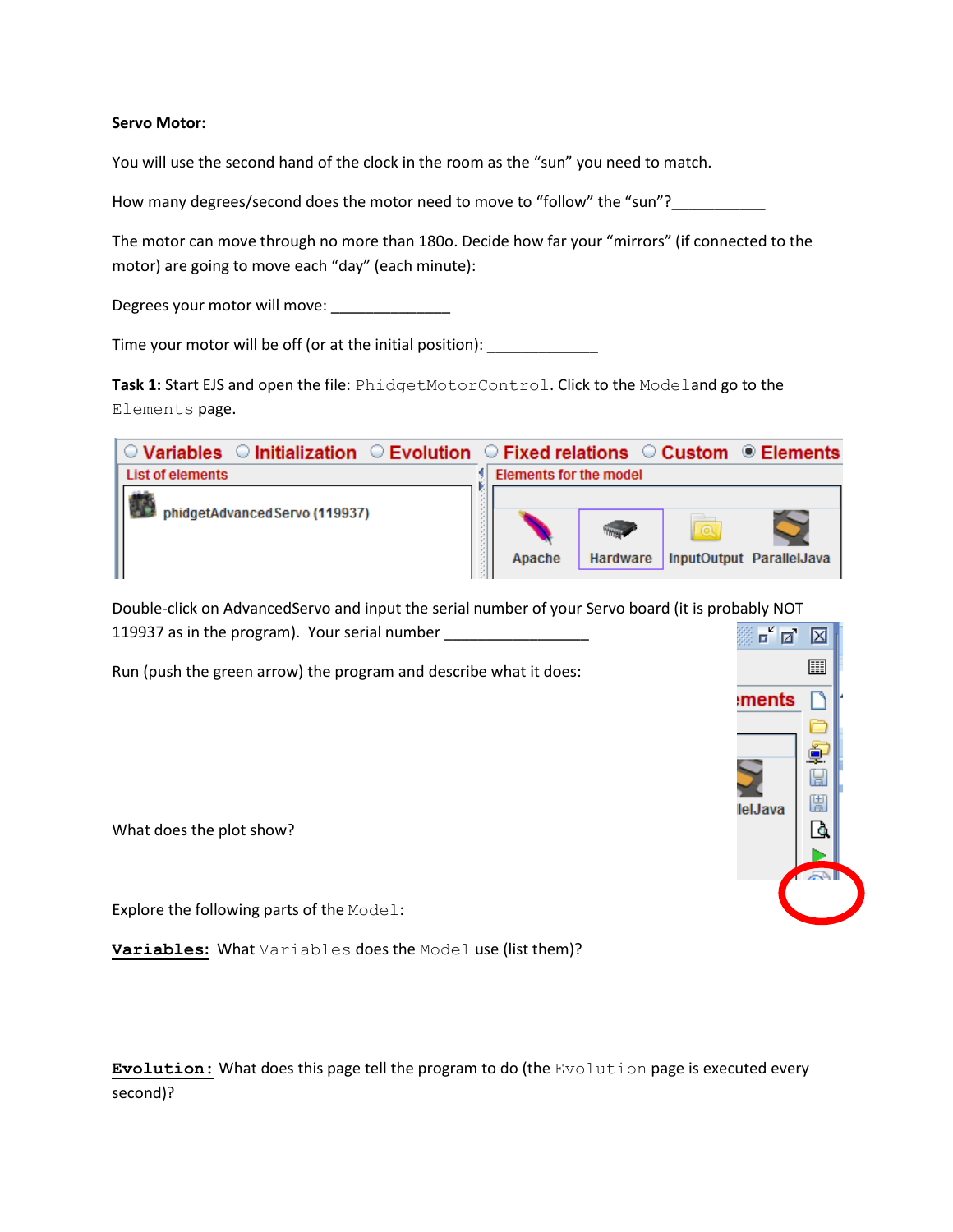**Custom:** This is the main program that gets used so you need to look at in detail to figure out what to change. Programs are sometimes described by flow chart diagrams that show decision points. Below you have a flowchart and the code that executes it. Identify (match) the parts of the code that do each of the things in this flow chart<sup>1</sup>:



**Task 2:** What do you need to change (in the boxes below) for your motor motion to match the second hand of the clock (our "sun")?



What did you change it to and why?

 $\overline{\phantom{a}}$ 

<sup>&</sup>lt;sup>1</sup> To get a sense of flowcharts (in the form of a flowchart) see: <u>http://xkcd.com/518/</u>.